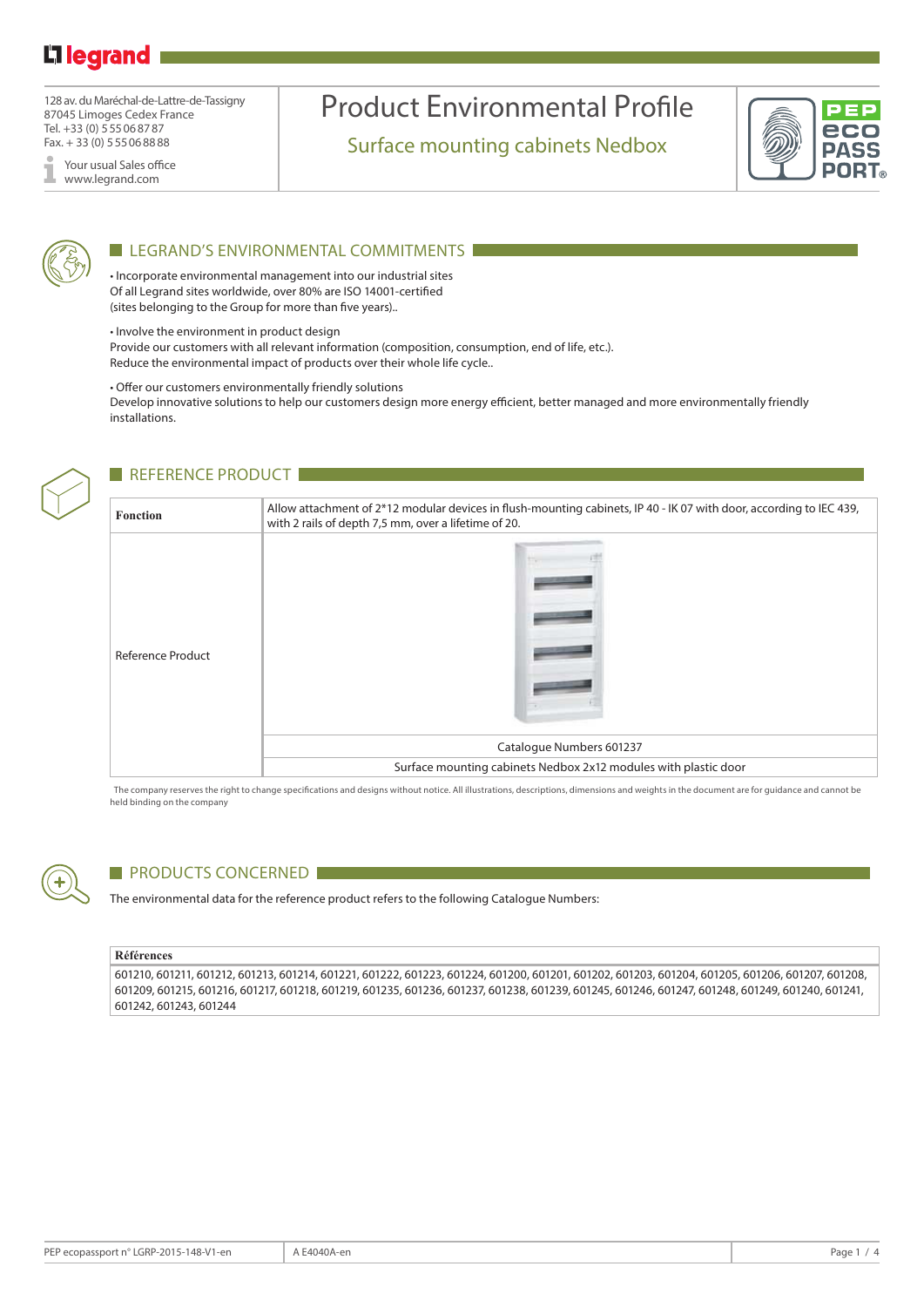128 av. du Maréchal-de-Lattre-de-Tassigny 87045 Limoges Cedex France Tel. +33 (0) 555068787 Fax. + 33 (0) 555068888

Your usual Sales office I www.legrand.com

# Product Environmental Profile

Surface mounting cabinets Nedbox





#### $\blacksquare$  CONSTITUENT MATERIALS  $\blacksquare$

This Reference Product contains no substances prohibited by the regulations applicable at the time of its introduction to the market. It does not contain substances covered by the RoHS Directive (2002/95/EC and its revision 2011/65/EC). It contains none of the 138 candidate list of the REACH regulation dated 19/12/2012

| Total weight of Reference<br>Product |        | 2221 g (data valid for cabinet and its door with unit packaging) |       |                           |      |  |  |
|--------------------------------------|--------|------------------------------------------------------------------|-------|---------------------------|------|--|--|
| Plastics as % of weight              |        | Metals as % of weight                                            |       | Other as % of weight      |      |  |  |
| PS                                   | 46.6%  | Steel                                                            | 15.9% |                           |      |  |  |
| PC                                   | 17.1%  | Copper alloys                                                    | 7.1%  |                           |      |  |  |
| PA                                   | 4.3%   |                                                                  |       |                           |      |  |  |
| SBS                                  | 0.5%   |                                                                  |       |                           |      |  |  |
| PE                                   | < 0,1% |                                                                  |       | Packaging as % of weight  |      |  |  |
|                                      |        |                                                                  |       | Paper                     | 8.6% |  |  |
|                                      |        |                                                                  |       |                           |      |  |  |
|                                      |        |                                                                  |       |                           |      |  |  |
| <b>Total plastics</b>                | 68.4%  | <b>Total metals</b>                                              | 23.0% | Total other and packaging | 8.6% |  |  |

Estimated recycled material content: 15% by mass.



#### **MANUFACTURE**

This Reference Product comes from a site that have received ISO14001 certification..



#### **DISTRIBUTION**

Products are distributed from logistics centres located with a view to optimize transport efficiency. The Reference Product is therefore transported over an average distance of 780 km by road from our warehouse to the local point of distribution into the market in Europe.

Packaging is compliant with european directive 2004/12/EC concerning packaging and packaging waste.

At the packaging end of life, its recycliabilty rate is of 100% (in % of the mass of the packaging)



#### **INSTALLATION**

Installation components not delivered with the product are not taken into account.



### Servicing and maintenance:

Under normal conditions of use, this type of Product requires no servicing or maintenance

#### Consumable

 $\blacksquare$  USE  $\blacksquare$ 

No consumables are necessary to use the Reference Product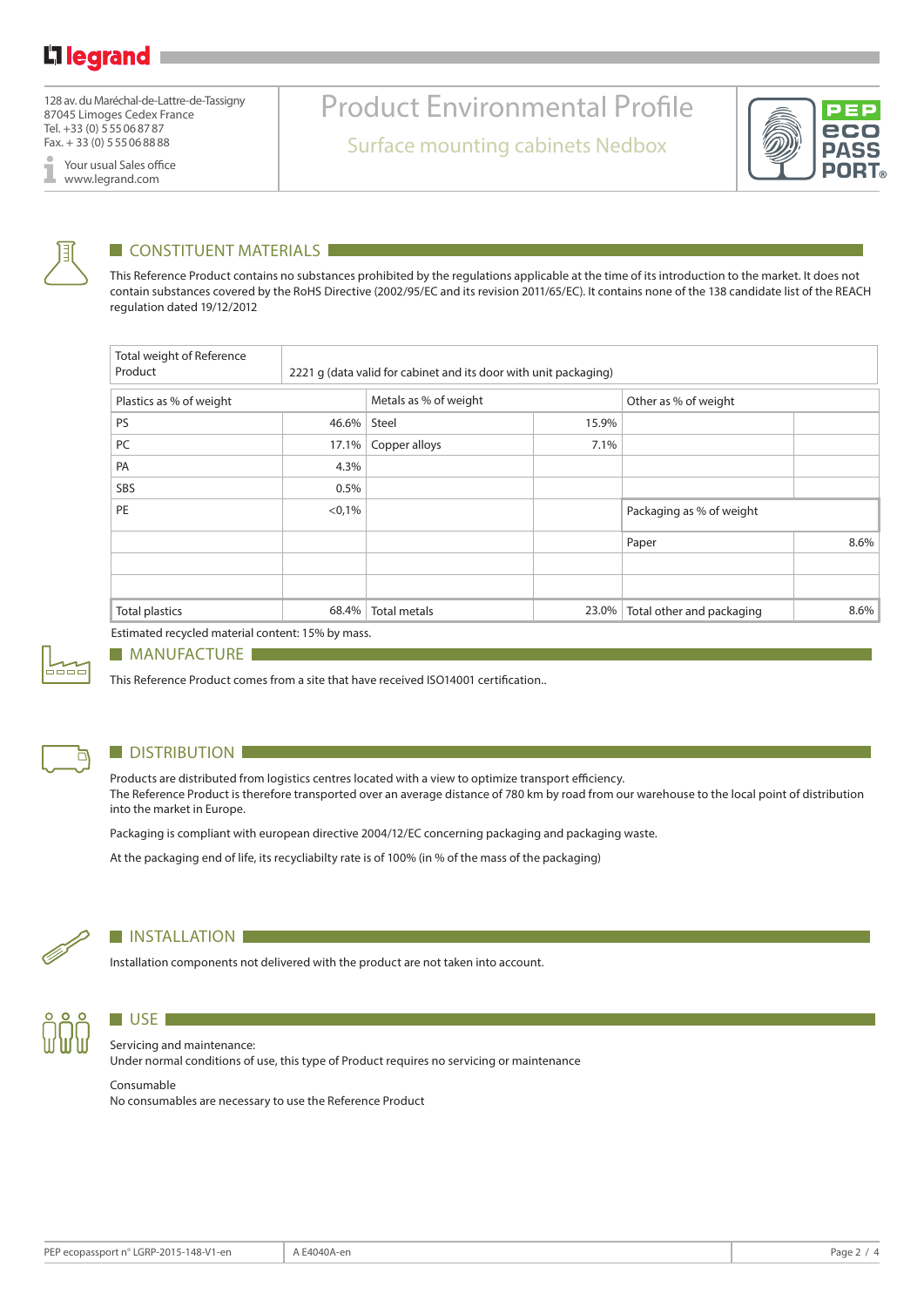### Li legrand

128 av. du Maréchal-de-Lattre-de-Tassigny 87045 Limoges Cedex France Tel. +33 (0) 555068787 Fax. + 33 (0) 555068888

Your usual Sales office I www.legrand.com



#### END OF LIFE

Development teams integrate product end-of-life factors in the design phase. Dismantling and sorting of components or materials is made as easy as possible with a view to recycling or failing that, another form of reuse.

Product Environmental Profile

Surface mounting cabinets Nedbox

#### • Recyclability rate

Calculated using the method described in the IEC/TR 62635 technical report, the recyclability rate of the product is estimated as 96%. This value is based on data collected from a technological channel using industrial procedures. It does not pre-validate the effective use of this channel for end-of-life electrical and electronic products.

Separated into:

.

- Plastic materials (excluding packaging) : 64 %<br>- Metal materials (excluding packaging) : 23 %
- Metal materials (excluding packaging)
- Other materials (excluding packaging) : 0 %
- Packaging (all types of materials) : 9%



#### **ENVIRONMENTAL IMPACTS**

The evaluation of environmental impacts examines the stages of the reference product life cycle: manufacturing, distribution, installation, use, and end of life. It is representative from products marketed and used in Europe, in compliance with the local current standards The following modelling elements were taken into account:

| Manufacture   | Unit packaging taken in account. As required by the "PEP ecopassport" programme all transports for the manufacturing of the<br>Reference Product, including materials and components, has been taken in account.                                                                                                                                        |
|---------------|---------------------------------------------------------------------------------------------------------------------------------------------------------------------------------------------------------------------------------------------------------------------------------------------------------------------------------------------------------|
| Distribution  | Transport between the last Group distribution centre and an average delivery to the sales area                                                                                                                                                                                                                                                          |
| Installation  | Installation components not delivered with the product are not taken into account.                                                                                                                                                                                                                                                                      |
| Use           | • Under normal conditions of use, this type of Product requires no servicing or maintenance<br>• No consumables are necessary to use the Reference Product<br>• Product category : envelope<br>• Use scenario : no energy consumption during the 20 years working life. This modelling duration does not constitute a<br>minimum durabilty requirement. |
| End of life   | In view of the data avalaible on the date of creation of the document, and in accordance with the requirements of the PCR of<br>the «PEP ecopassport» programme, transport of the Reference Product by road only once, over a distance of 1000 km, to a<br>processing site at end of life was counted.                                                  |
| Software used | EIME V5 and its database «Legrand_2012_10_31_version_3, issue de la base CODDE-2012-07»                                                                                                                                                                                                                                                                 |

DVC **POR**